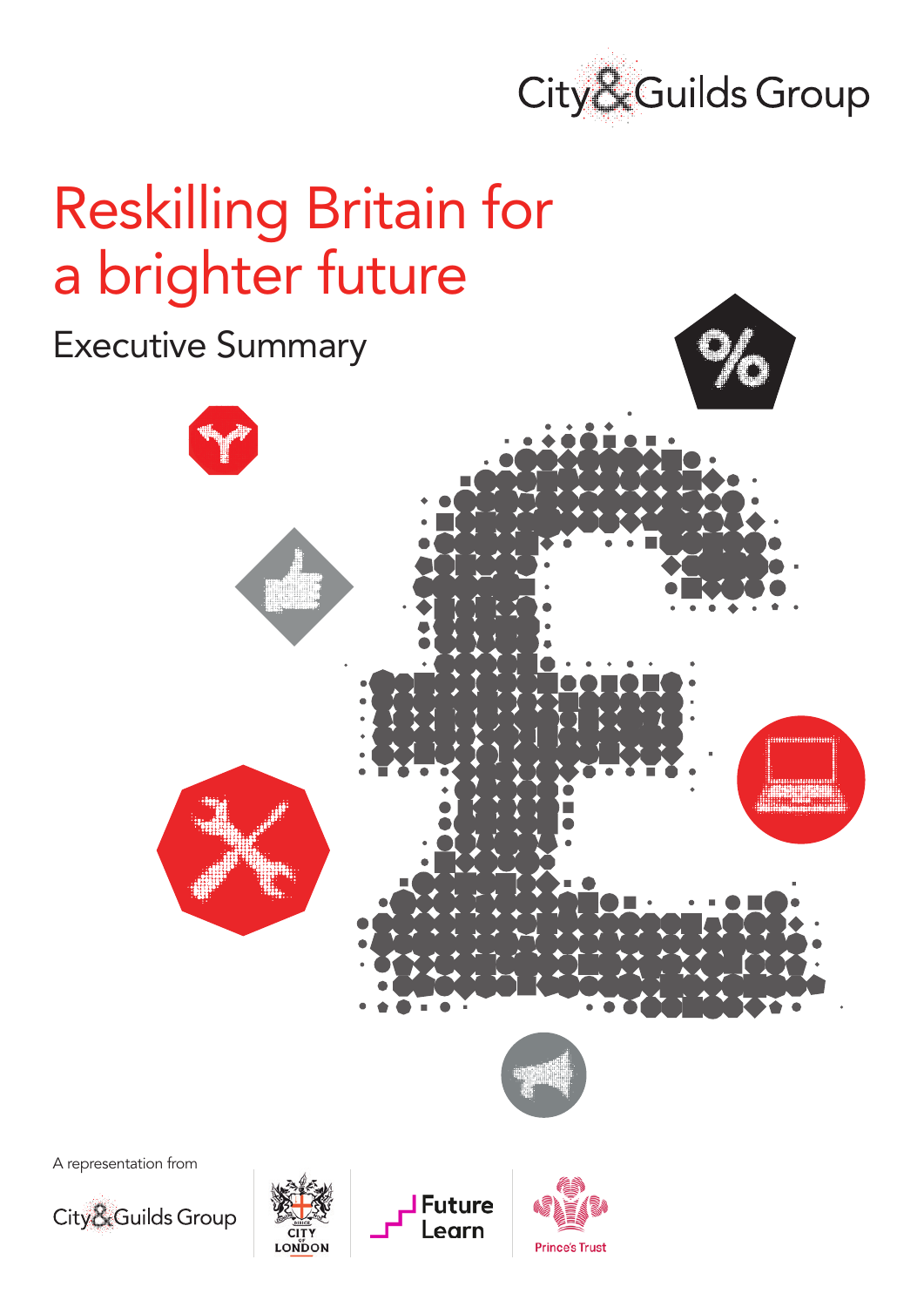# Executive summary – key benefits and focus of our submission

In summary we propose:

£60 million investment over 3 years, creating a network of Employment and Training Hubs across the UK to fast track reemployment of adults displaced by Covid-19 and build lasting infrastructure for continuous improvement of UK workforce resilience and productivity.

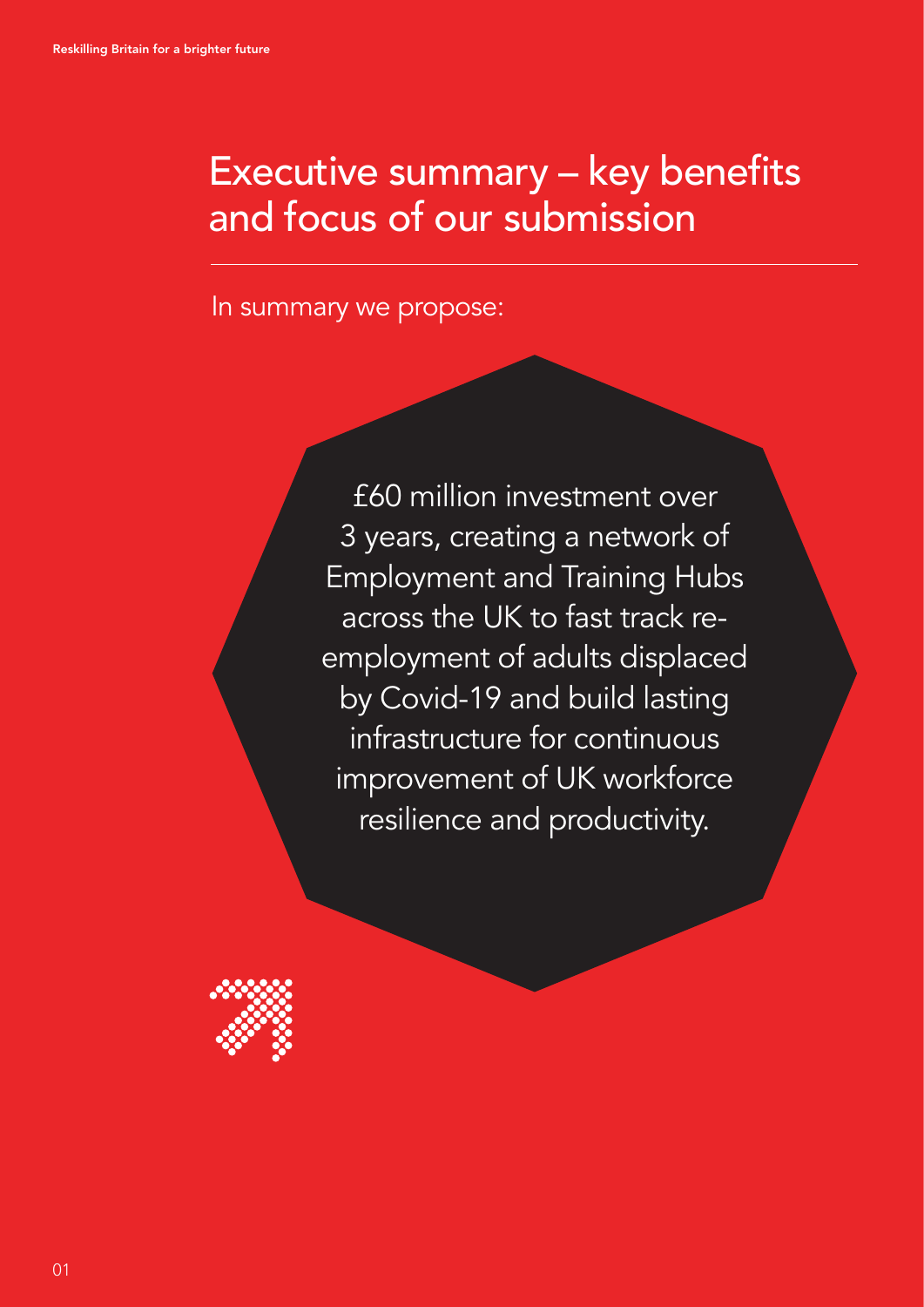02

## We also recommend:

More effective reallocation of £1 billion investment from planned Government funding, augmented by devolved Adult Education Budget allocations to ensure all post-compulsory education adults have access to Adult Training Allowance Loans to meet employer and labour market demand.

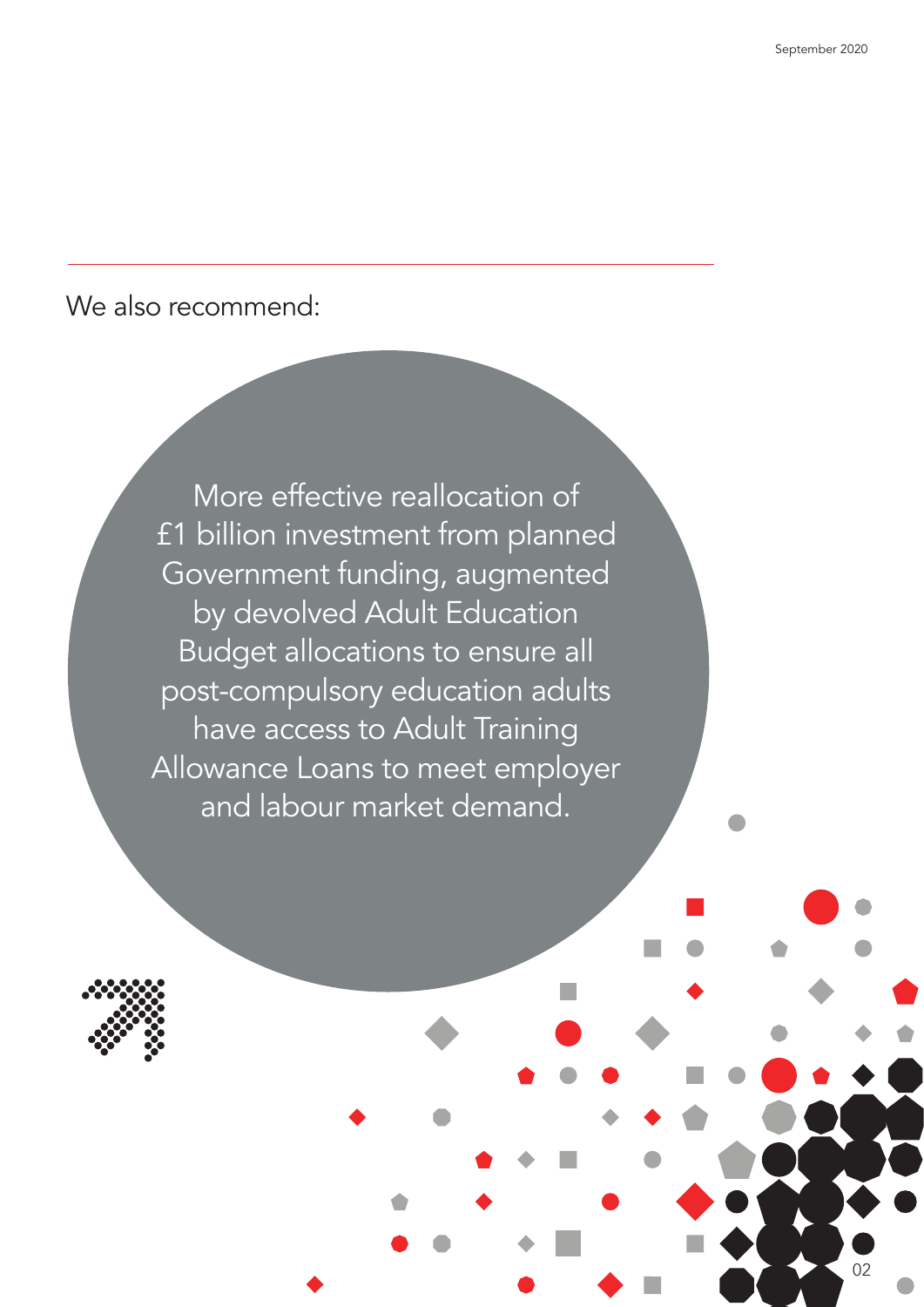### Principal impacts of our solution

Potential to achieve:

- 2 million people upskilled 2021–20231
- ~250,000 redundancies avoided by upskilling existing employees<sup>2</sup>
- ~£10 billion risk of benefits payment mitigated by fast track job matching<sup>3</sup>
- ~2 billion savings in traditional hiring and recruitment costs
- material boost to employment in Health & Social Care, Construction/ Infrastructure and Digital
- immediate and long-term solution to the UK's need for continuous upskilling
- exportable model to enhance the UK's international reputation, and contribute to GDP

#### Meeting CSR priorities

- strengthening the UK's economic recovery from Covid-19 by prioritising jobs and skills
- levelling up economic opportunity across all nations and regions of the country by investing in infrastructure, innovation, and people by spreading opportunity, maximising productivity, and improving the value add of each hour worked
- exportable programme to strengthen the UK's place in the world



<sup>1</sup> Based on findings from the **IPPR** 

<sup>2</sup> With our online social learning model we are highly confident we can scale to c. 9.5k learners reached in each of 9 regions every month. The 250,000 is based on

what jobs might be saved if some funds could be used to reskill existing employees and pivot business models to post Covid-19 operations

<sup>3</sup> This is based on the fact that Universal Credit for over 25s is around £5000 per annum. 2m extra adults unemployed places a risk of about £10bn on the welfare system.